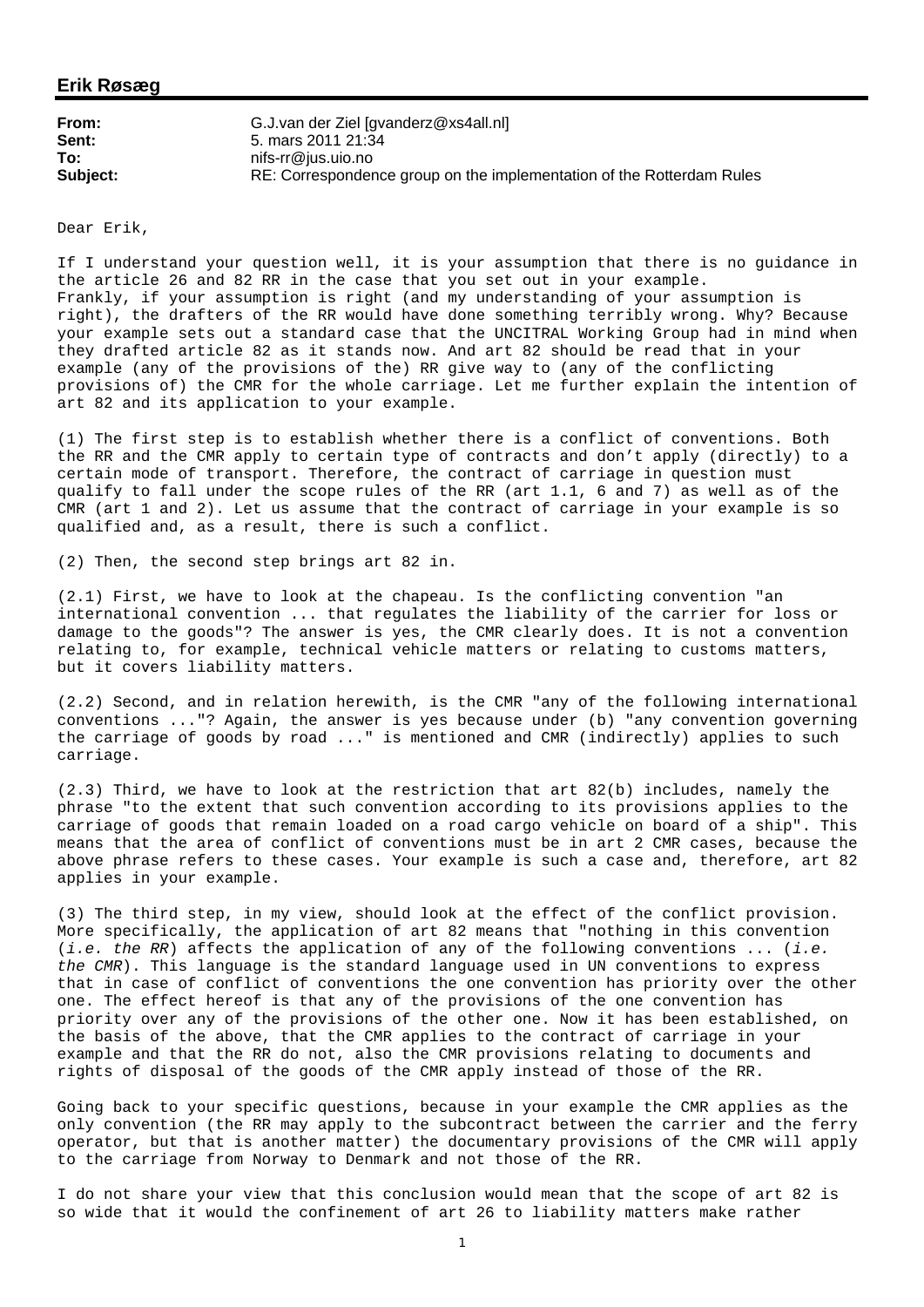meaningless. The priority rule of art 82 is, as far as road haulage is concerned, restricted to art 2 CMR cases only.

In order to illustrate the consequences hereof, let us change your example a bit and assume that the goods are unloaded in Sweden from the road haulage vehicle, carried by sea to Denmark and again loaded onto a truck in Denmark for on-carriage. Now, the carriage is no longer an art 2 CMR carriage but has become a RR carriage in accordance with the RR scope provisions. Under English law, based on the Quantum decision, CMR, ex proprio vigore, might apply to the stretch Norway – Sweden. As a result, if English law applies to the Norway – Denmark contract, a conflict of conventions might arise for the stretch Norway – Sweden. However, this potential conflict is not solved by art 82, because the application of art 82 is restricted to conflicts resulting from art 2 CMR situations. So, under art 82 this potential conflict of conventions would remain. Fortunately, if the case at hand relates to damage to the goods occurred solely on the Norway – Sweden stretch, art 26 will solve the potential conflict in practice. However, if the dispute in question is related to, for example, jurisdictional matters, art 26 will not provide a solution to such potential conflict under English law and neither art 82 does.

Let me finish with two general remarks:

First, the immediate above paragraph may explain why particularly English lawyers have difficulty in understanding art 82. In their perception, the Quantum decision reflects the law and they, in good faith, try to find a solution in art 82 for the resulting conflict between this law and the RR, which article 82, as explained above, does not provide.

Second, the drafters of the RR have not overlooked this English law problem. To the contrary, it was extensively discussed at several occasions. (In fact the Quantum decision was one of the main reasons why, at a rather late stage of the process, the draft of art 26 made the switch to the hypothetical contract system.) The problem, however, is that a convention can't provide solutions for any problem. In the whole process of making the RR, as many national laws and cases as possible have been looked at and the art of consensus building is always to find common denominators that are legally and politically acceptable for as many countries as possible. As to cases, the yardsticks to take them into account were i.a. whether the decided case was related to typical or to atypical facts and whether the consequences of a decided case were acceptable. The Quantum case felt in the latter category. As explained in my previous email (and in my Uniform Law Review article p. 984/5) the consequences of the Quantum decision are unworkable in sea-road combinations and therefore unsuitable for (practical) incorporation in an international convention relating to maritime (plus) carriage. As a result, the solution for this English law problem is a future adjustment of English law to the RR or, in other words, a reversion of Quantum by an English judge.

I hope that the above responds your question,

Best regards,

Gertjan

-----Oorspronkelijk bericht----- Van: Erik Røsæg [mailto:erik.rosag@jus.uio.no] Verzonden: vrijdag 4 maart 2011 9:15 Aan: Erik Røsæg Onderwerp: Correspondence group on the implementation of the Rotterdam Rules

Dear Colleague,

1 This is the first submission of the correspondence group on the relationship between the Rotterdam Rules and unimodal conventions, such as the CMR. The group is the result of the initiative of the Norwegian Ministry of Justice. My task – as the chairman of the Norwegian Maritime Law Commission – is to draft implementation legislation for the Rotterdam Rules. I hope that the exchanges in the correspondence group can provide some